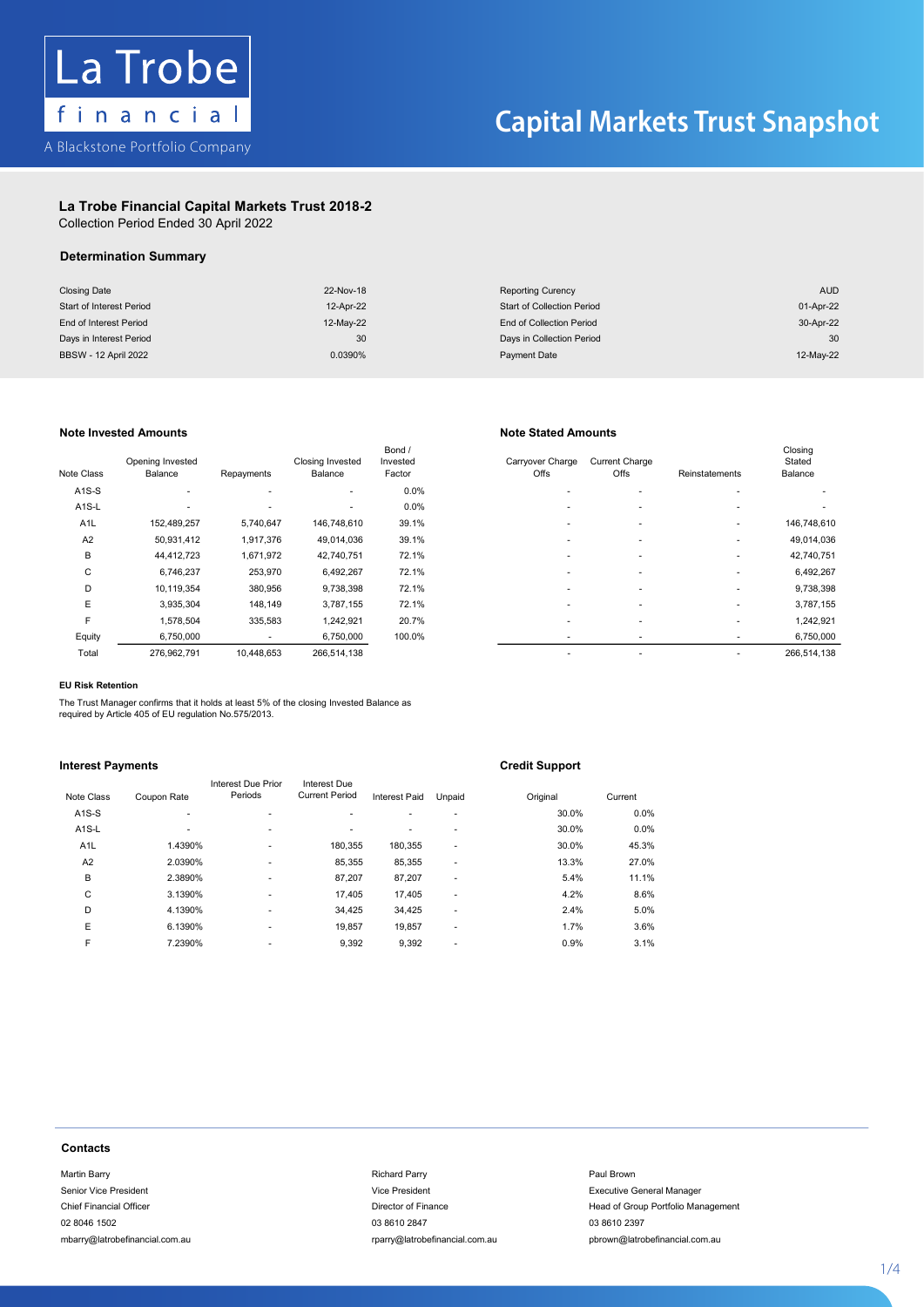

### La Trobe Financial Capital Markets Trust 2018-2 La Trobe Financial Capital Markets Trust 2018-2

Collection Period Ended 30 April 2022 Collection Period Ended 30 April 2022

### Determination Summary

| <b>Closing Date</b>         | 22-Nov-18 | <b>Reporting Curency</b>          | <b>AUD</b> |
|-----------------------------|-----------|-----------------------------------|------------|
| Start of Interest Period    | 12-Apr-22 | <b>Start of Collection Period</b> | 01-Apr-22  |
| End of Interest Period      | 12-May-22 | End of Collection Period          | 30-Apr-22  |
| Days in Interest Period     | 30        | Days in Collection Period         | 30         |
| <b>BBSW - 12 April 2022</b> | 0.0390%   | Payment Date                      | 12-May-22  |

### Experise Reserve **Experience and Accord average test 4.99% 3.80% 3.900 Weighted average test 4.99% 3.80% 3.80% 3.80% 3.80% 3.80% 3.80% 3.80% 3.80% 3.80% 3.80% 3.80% 3.80% 3.80% 3.80% 3.80% 3.80% 3.80% 3.80% 3.80% 3.80% 3.8** Opening Balance 150,000 Weighted average test 4.999 Weighted average test 4.999 Weighted average test 4.999 Weighted average test 4.999 Weighted average test 4.999 Weighted average test 4.999 Weighted average test 4.999 We Expense Reserve **Thresholds**

|                        | Balance |                  |
|------------------------|---------|------------------|
| Opening Balance        | 150.000 | Weighted averag  |
| Additions              |         | Available income |
| Draws                  |         |                  |
| <b>Closing Balance</b> | 150,000 | Repayments       |

|                        | Balance   |
|------------------------|-----------|
| <b>Opening Balance</b> | 2,200,000 |
| Additions              | 0         |
| Draws                  | 0         |
| <b>Closing Balance</b> | 2,200,000 |

|                        | Balance   |
|------------------------|-----------|
| Opening Balance        | 1,601,729 |
| <b>Additions</b>       | 22.046    |
| Draws                  |           |
| <b>Closing Balance</b> | 1,623,775 |

|                        | Balance |                                                          |           |
|------------------------|---------|----------------------------------------------------------|-----------|
| Opening Balance        |         | <b>Stepdown Criteria</b>                                 |           |
| Additions              |         |                                                          | Satisfied |
| Draws                  |         | a. No Class A1S-S Notes or Class A1S-L Notes outstanding | Yes       |
| <b>Closing Balance</b> |         | b. Class A Subordination Percentage                      | Yes       |

|                               | Balance   |                                                                                                                                                                            |
|-------------------------------|-----------|----------------------------------------------------------------------------------------------------------------------------------------------------------------------------|
| <b>Opening Balance</b>        |           | <b>Call Option Trigger</b>                                                                                                                                                 |
| <b>Draws</b>                  |           | The Payment Date which occurs on the earlier of:                                                                                                                           |
| Reimbursements                |           | a. 12th November 2022: and                                                                                                                                                 |
| Closing Balance               |           | b. the first Payment date on which the aggregate Invested Amounts of all Notes,<br>expressed as a percentage of the aggregate Initial Invested Amounts of all Notes on the |
| <b>Closing Facility Limit</b> | 3,997,712 | Closing Date, is equal to or less than 25%.                                                                                                                                |

|                                  | Balance     |                                                           | Actual | Minimum | Satisfied  |
|----------------------------------|-------------|-----------------------------------------------------------|--------|---------|------------|
| <b>Opening Balance</b>           | 150.000     | Weighted average test                                     | 4.99%  | 3.80%   | Yes        |
| Additions                        | $\mathbf 0$ | Available income test                                     | 5.46%  | 3.16%   | Yes        |
| Draws                            | 0           |                                                           |        |         |            |
| <b>Closing Balance</b>           | 150,000     | Repayments                                                |        |         |            |
|                                  |             |                                                           |        |         | Balance    |
|                                  |             | Scheduled principal                                       |        |         | 469,495    |
| <b>Yield Enhancement Reserve</b> |             | Unscheduled Principal (net of redraws)                    |        |         | 9,957,112  |
|                                  | Balance     | Total net principal repaid                                |        |         | 10,426,607 |
| <b>Opening Balance</b>           | 2,200,000   |                                                           |        |         |            |
| Additions                        | $\Omega$    | Principal Payment Rate (PPR) - Current month annualised   |        |         | 2.0%       |
| Draws                            |             | Constant Prepayment Rate (CPR) - Current month annualised |        |         | 35.4%      |

### Retention Amount Ledger Portfolio balance at Closing Date 723,973,935 Pool Performance Pool Performance

| <b>Retention Amount Ledger</b> |           | Portfolio balance at Closing Date       | 723,973,935 |
|--------------------------------|-----------|-----------------------------------------|-------------|
|                                | Balance   | Pool Factor                             | 37.1%       |
| <b>Opening Balance</b>         | 1,601,729 | Liquidation amount - current month      | 729.890     |
| Additions                      | 22.046    | No. of loans liquidated - current month |             |
| Draws                          | $\Omega$  | Losses - current month                  | 18,292      |
| <b>Closing Balance</b>         | 1,623,775 | Cumulative liquidation amount           | 7,866,678   |
|                                |           | Cumulative no. of loans liquidated      | 13          |
|                                |           | <b>Cumulative losses</b>                | 70,318      |
| <b>Amortisation Ledger</b>     |           | Annualised loss rate since Closing Date | 0.00%       |

| Draws                     | 0. | a. No Class A1S-S Notes or Class A1S-L Notes outstanding | Yes |
|---------------------------|----|----------------------------------------------------------|-----|
| <b>Closing Balance</b>    |    | b. Class A Subordination Percentage                      | Yes |
|                           |    | c. Principal Losses                                      | Yes |
|                           |    | d. 90 Arrears Days                                       | Yes |
| <b>Liquidity Facility</b> |    | e. Stated Amount                                         | Yes |

 $\overline{\phantom{a}}$ 

2 - 4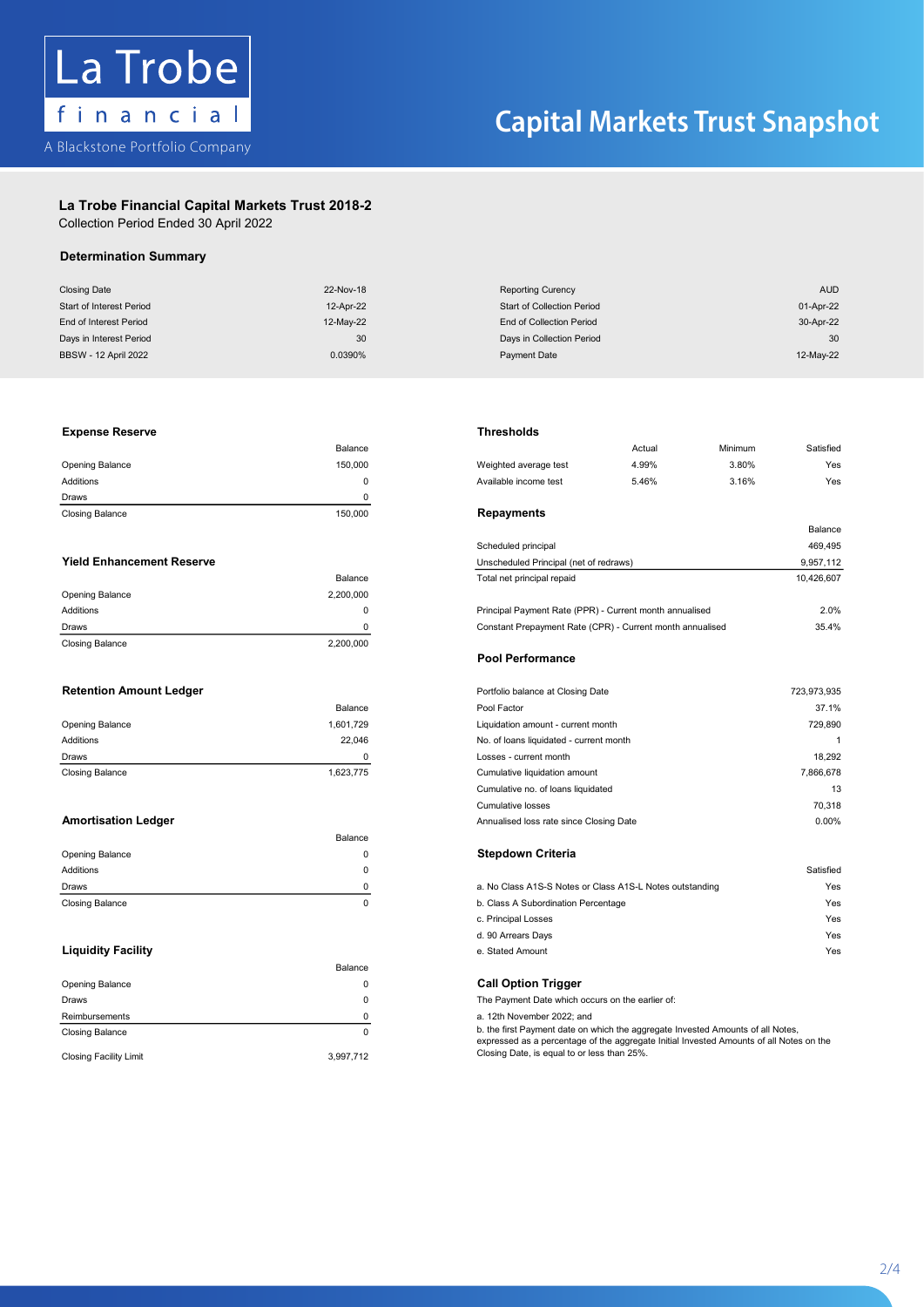

### La Trobe Financial Capital Markets Trust 2018-2 La Trobe Financial Capital Markets Trust 2018-2

| As at 30 April 2022 |  |
|---------------------|--|
|---------------------|--|

| <b>Pool Summary</b>    |             |
|------------------------|-------------|
| Portfolio balance (\$) | 268.556.679 |
| Number of loans (#)    | 752         |
| Average loan size (\$) | 357.123     |
| Maximum Ioan size (\$) | 1.494.308   |

| 268.556.679 |
|-------------|
| 752         |
| 357.123     |
| 1,494,308   |
|             |

| 268.556.679 | Weighted average LVR (%)           | 67.49  |
|-------------|------------------------------------|--------|
| 752         | Maximum current LVR (%)            | 100.87 |
| 357.123     | Weighted average seasoning (years) | 4.58   |
| .494.308    | Weighted average Interest Rate (%) | 5.04   |
|             |                                    |        |

## Current Loan to Value ratio (LVR) Distribution<br>Current Balance Distribution and the Current Balance Distribution and the Current Balance Distribution and the

| Current Loan to Value ratio (LVR) Distribution |        |              |               | <b>Current Balance Distribution</b>                    |        |             |                |
|------------------------------------------------|--------|--------------|---------------|--------------------------------------------------------|--------|-------------|----------------|
|                                                | Number | Balance      | $\frac{0}{0}$ |                                                        | Number | Balance     | %              |
| Up to 50.0%                                    | 114    | 25,273,206   | 9.4           | Less than 100,000                                      | 30     | 1,424,545   | 0.5            |
| 50.0% to 60.0%                                 | 125    | 34,902,701   | 13.0          | 100,000 to 200,000                                     | 118    | 19,741,398  | 7.4            |
| 60.0% to 65.0%                                 | 64     | 20,892,800   | 7.8           | 200,000 to 300,000                                     | 264    | 65,281,906  | 24.3           |
| 65.0% to 70.0%                                 | 119    | 40,287,294   | 15.0          | 300,000 to 400,000                                     | 124    | 42,419,437  | 15.8           |
| 70.0% to 75.0%                                 | 168    | 70,701,452   | 26.2          | 400,000 to 500,000                                     | 69     | 30,509,606  | 11.3           |
| 75.0% to 80.0%                                 | 126    | 56.300.951   | 21.0          | 500,000 to 600,000                                     | 47     | 25.802.683  | 9.6            |
| 80.0% to 85.0%                                 | 30     | 16,547,624   | 6.2           | 600,000 to 700,000                                     | 38     | 24,484,539  | 9.1            |
| 85.0% to 90.0%                                 |        | 2,077,314    | 0.8           | 700,000 to 800,000                                     | 11     | 8,102,927   | 3 <sub>c</sub> |
| 90.0% to 95.0%                                 |        | 947,913      | 0.4           | 800,000 to 900,000                                     | 11     | 9,348,666   | 3.5            |
| 95.0% to 100.0%                                | 0      | <sup>0</sup> | 0.0           | 900,000 to 1,000,000                                   | 21     | 19,801,319  | 7.4            |
| Over 100.0%                                    |        | 625,424      | 0.2           | 1,000,000 to 1,500,000                                 | 19     | 21,639,653  | 8.1            |
|                                                |        |              |               | Over 1,500,000                                         | 0      | 0           | 0.0            |
| Total                                          | 752    | 268,556,679  | 100.0         |                                                        |        |             |                |
|                                                |        |              |               | Total                                                  | 752    | 268,556,679 | 100.0          |
| <b>Interest Rates</b>                          |        |              |               | Seasoning Distribution (Based on Loan Settlement Date) |        |             |                |
|                                                | Number | Balance      | $\frac{0}{0}$ |                                                        | Number | Balance     | %              |
| Up to 3.00%                                    | 4      | 3,047,969    | 1.1           | Less than 1 year                                       | 0      | 0           | 0.0            |
| 3.00% to 4.00%                                 | 70     | 24.997.281   | 9.3           | 1 to 2 years                                           | 0      | 0           | 0.0            |
| 4.00% to 4.50%                                 | 163    | 56,295,818   | 21.0          | 2 to 3 years                                           | 0      | 0           | 0.0            |
| 4.50% to 5.00%                                 | 116    | 52,433,692   | 19.5          | 3 to 4 years                                           | 232    | 82,339,211  | 30.7           |
| 5.00% to 5.50%                                 | 115    | 46,308,543   | 17.2          | 4 to 5 years                                           | 409    | 151,538,683 | 56.4           |
| 5.50% to 6.00%                                 | 84     | 33,927,813   | 12.8          | Over 5 years                                           | 111    | 34,678,785  | 12.9           |
| 6.00% to 6.50%                                 | 157    | 40,889,572   | 15.2          |                                                        |        |             |                |
| 6.50% to 7.00%                                 | 14     | 3,622,665    | 1.3           | Total                                                  | 752    | 268,556,679 | 100.0          |
| 7.00% to 8.00%                                 | 29     | 7,033,326    | 2.6           |                                                        |        |             |                |
| Over 8.00%                                     | 0      | 0            | 0.0           |                                                        |        |             |                |
| Total                                          | 752    | 268,556,679  | 100.0         |                                                        |        |             |                |

|                 | ,,,,,,,,,, | <b>DUNIOU</b> | $\sim$ |                        | ,,,,,,,,,, | pananoo     | $\overline{\phantom{a}}$ |
|-----------------|------------|---------------|--------|------------------------|------------|-------------|--------------------------|
| Up to 50.0%     | 114        | 25.273.206    | 9.4    | Less than 100.000      | 30         | 1.424.545   | 0.5                      |
| 50.0% to 60.0%  | 125        | 34.902.701    | 13.0   | 100,000 to 200,000     | 118        | 19.741.398  | 7.4                      |
| 60.0% to 65.0%  | 64         | 20.892.800    | 7.8    | 200,000 to 300,000     | 264        | 65.281.906  | 24.3                     |
| 65.0% to 70.0%  | 119        | 40.287.294    | 15.0   | 300,000 to 400,000     | 124        | 42.419.437  | 15.8                     |
| 70.0% to 75.0%  | 168        | 70.701.452    | 26.2   | 400,000 to 500,000     | 69         | 30.509.606  | 11.3                     |
| 75.0% to 80.0%  | 126        | 56.300.951    | 21.0   | 500,000 to 600,000     | 47         | 25.802.683  | 9.6                      |
| 80.0% to 85.0%  | 30         | 16.547.624    | 6.2    | 600,000 to 700,000     | 38         | 24.484.539  | 9.1                      |
| 85.0% to 90.0%  |            | 2.077.314     | 0.8    | 700,000 to 800,000     | 11         | 8.102.927   | 3.0                      |
| 90.0% to 95.0%  |            | 947.913       | 0.4    | 800,000 to 900,000     | 11         | 9.348.666   | 3.5                      |
| 95.0% to 100.0% |            |               | 0.0    | 900,000 to 1,000,000   | 21         | 19.801.319  | 7.4                      |
| Over 100.0%     |            | 625.424       | 0.2    | 1,000,000 to 1,500,000 | 19         | 21.639.653  | 8.1                      |
|                 |            |               |        | Over 1,500,000         |            |             | 0.0                      |
| Total           | 752        | 268.556.679   | 100.0  |                        |            |             |                          |
|                 |            |               |        | Total                  | 752        | 268.556.679 | 100.0                    |

|                | Number | Balance    | %    |                  | Number | Balance     | %     |
|----------------|--------|------------|------|------------------|--------|-------------|-------|
| Up to 3.00%    |        | 3.047.969  | 1.1  | Less than 1 year |        |             | 0.0   |
| 3.00% to 4.00% | 70     | 24.997.281 | 9.3  | 1 to 2 vears     |        |             | 0.0   |
| 4.00% to 4.50% | 163    | 56.295.818 | 21.0 | 2 to 3 years     |        |             | 0.0   |
| 4.50% to 5.00% | 116    | 52.433.692 | 19.5 | 3 to 4 years     | 232    | 82.339.211  | 30.7  |
| 5.00% to 5.50% | 115    | 46.308.543 | 17.2 | 4 to 5 years     | 409    | 151.538.683 | 56.4  |
| 5.50% to 6.00% | 84     | 33.927.813 | 12.8 | Over 5 years     | 111    | 34.678.785  | 12.9  |
| 6.00% to 6.50% | 157    | 40.889.572 | 15.2 |                  |        |             |       |
| 6.50% to 7.00% | 14     | 3.622.665  | 1.3  | Total            | 752    | 268.556.679 | 100.0 |